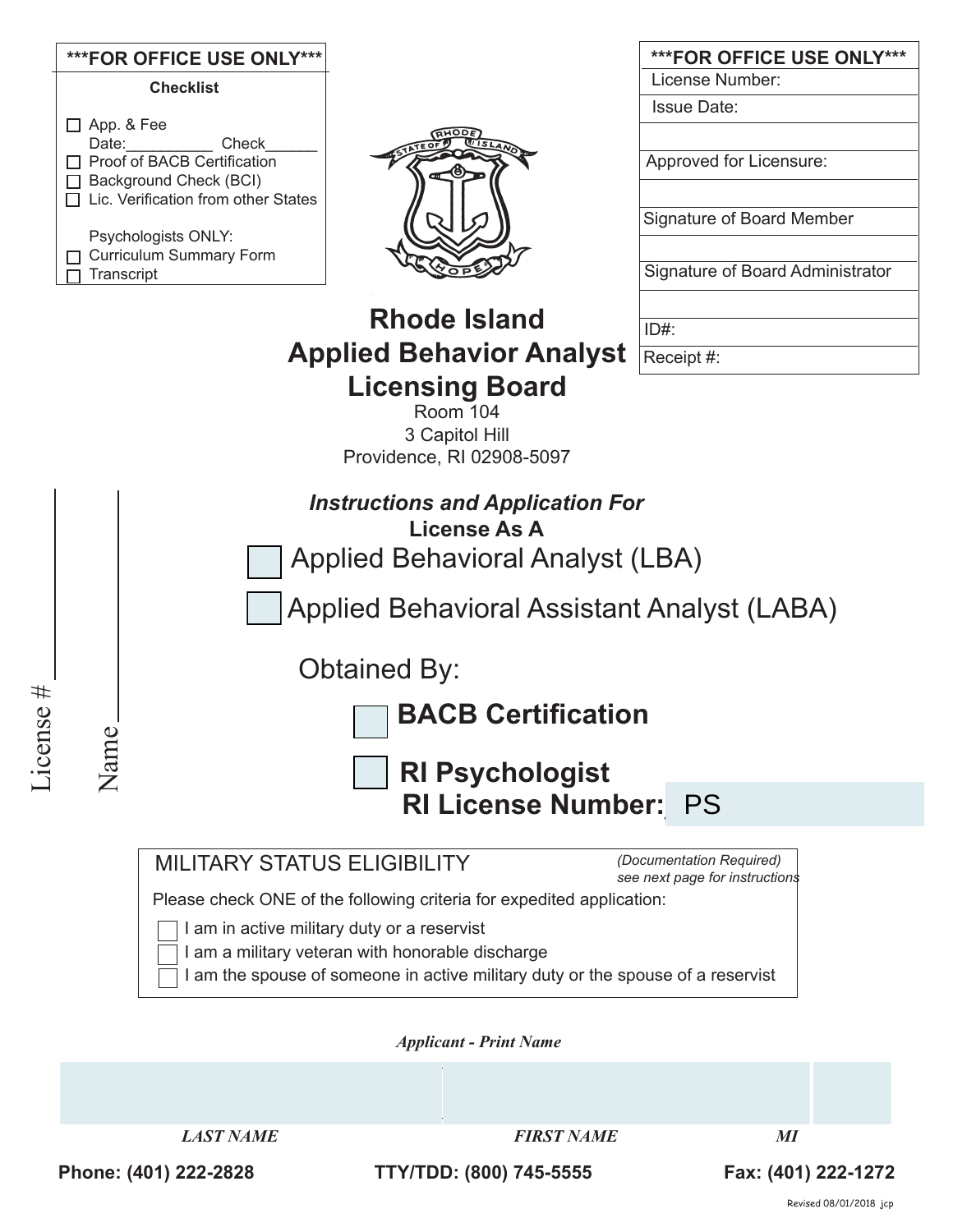# **APPLICATION INFORMATION**

## **Checklist for Obtained By BACB Certification**

|                                                  | Completed Application with Cover Page - Applications are valid for 1 year from the day they are received at<br>RIDOH. If you are not licensed within the year you must submit a new application.                                                             |  |  |  |
|--------------------------------------------------|--------------------------------------------------------------------------------------------------------------------------------------------------------------------------------------------------------------------------------------------------------------|--|--|--|
|                                                  | Check or money order (preferred), made payable (in U.S. funds only) to the RI General Treasurer in the amount<br>of \$150.00 and attached to the upper left-hand corner of the first (Top) page of the application.<br>THIS APPLICATION FEE IS NONREFUNDABLE |  |  |  |
|                                                  | Proof of Behavior Analyst Certification from BACB (Behavioral Analyst Certification Board)                                                                                                                                                                   |  |  |  |
|                                                  | BCI - (Criminal Background Check) An original BCI obtained within the previous 6 months of application. You<br>must apply to the Department of the Attorney General. For information please visit their website at:<br>http://www.riag.ri.gov/BCI            |  |  |  |
|                                                  | If you have ever been licensed in another state, license verification(s) must be sent directly from the state(s) in<br>which you hold or have held a license. (Interstate Verification Form included in this application can be used for<br>that purpose)    |  |  |  |
| <b>Checklist for Obtained By RI Psychologist</b> |                                                                                                                                                                                                                                                              |  |  |  |
|                                                  | Completed, Notarized Application with Cover Page - Applications are valid for 1 year from the day they are<br>received at RIDOH. If you are not licensed within the year you must submit a new application.                                                  |  |  |  |
|                                                  | Check or money order (preferred), made payable (in U.S. funds only) to the RI General Treasurer in the amount<br>of \$150.00 and attached to the upper left-hand corner of the first (Top) page of the application.<br>THIS APPLICATION FEE IS NONREFUNDABLE |  |  |  |
|                                                  | Active Rhode Island Psychologist License                                                                                                                                                                                                                     |  |  |  |
|                                                  | Official Transcript sent directly from the accredited school sent directly to the Board. No student copies will be<br>accepted.                                                                                                                              |  |  |  |
|                                                  | BCI - (Criminal Background Check) An original BCI obtained within the previous 6 months of application. You<br>must apply to the Department of the Attorney General. For information please visit their website at:<br>http://www.riag.ri.gov/BCI            |  |  |  |
|                                                  | If you have ever been licensed in another state, license verification(s) must be sent directly from the state(s) in<br>which you hold or have held a license. (Interstate Verification Form included in this application can be used for<br>that purpose)    |  |  |  |
|                                                  | Curriculum Summary Form, provided in this application.                                                                                                                                                                                                       |  |  |  |
|                                                  | <b>Note:</b> If applying for expedited military status you must include one of the following: Leave Earning Statement<br>(LES), Letter from Command, Copy of Orders or DD-214 showing honorable discharge.                                                   |  |  |  |
|                                                  | <b>Licensure Information</b>                                                                                                                                                                                                                                 |  |  |  |

Please visit the RIDOH website at **http://www.health.ri.gov/licenses** to Verify your license, download Rules and Regualtions/Laws for your profession, download change of address forms, other licensing forms or obtain our contact information.

HEALTH will not, for any reason, accelerate the processing of one applicant at the expense of others.

### **License Certificates**

RIDOH will be providing wallet license cards ONLY on issuance of licenses. If you wish to receive a license certificate, suitable for framing, please check the box below and attach a separate check in the amount of \$30.00 made payable to RI General Treasurer.

I would like to receive a license certificate. I have enclosed a separate check in the amount of \$30.00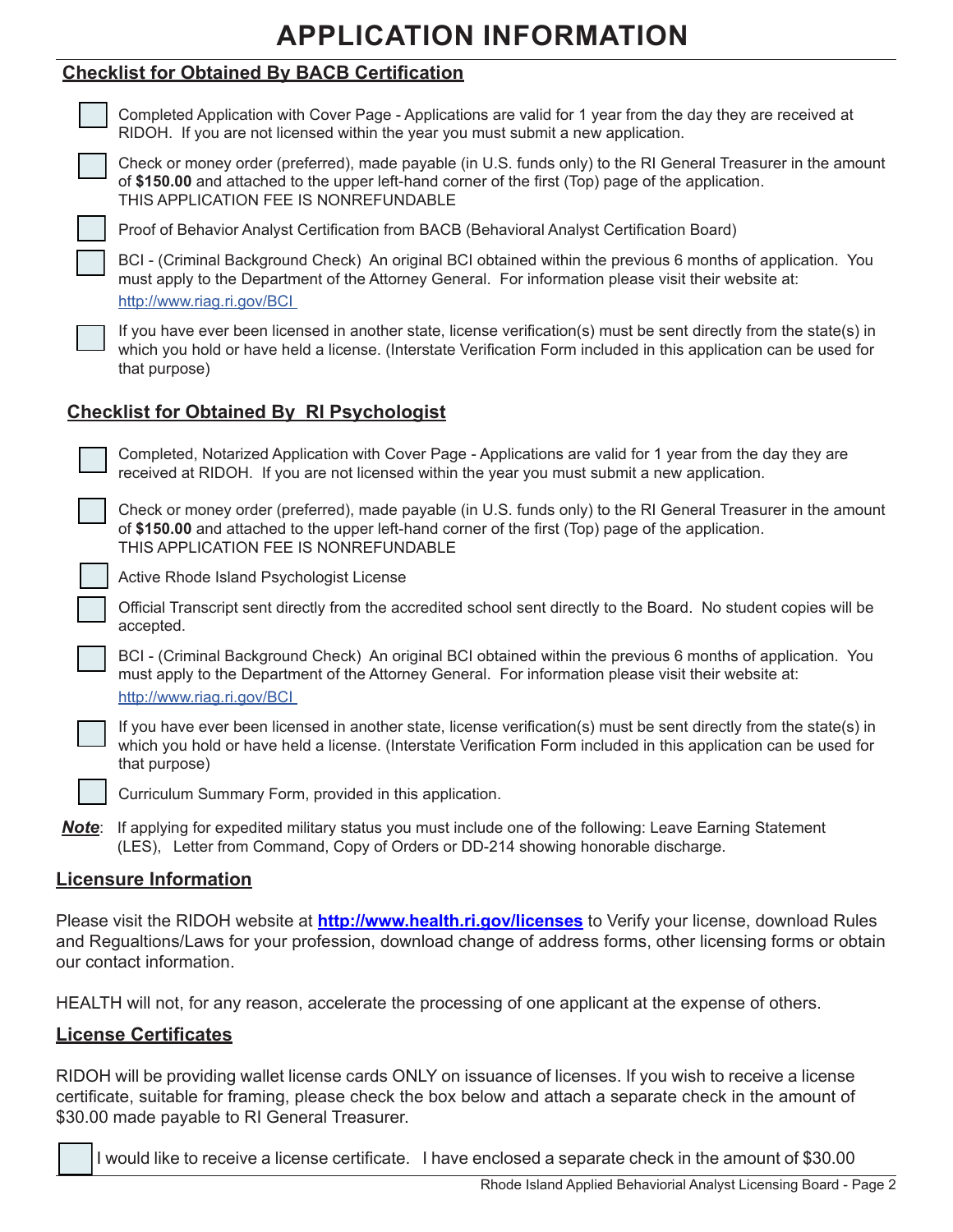

# **State of Rhode Island and Providence Plantations Applied Behavior Analyst Licensing Board**

*Refer to the Application Instructions when completing these forms. Type or block print only. Do not use felt-tip pens.*

| 1. Name(s)                                              |                                                                                                                                                                                        |           |                          |  |
|---------------------------------------------------------|----------------------------------------------------------------------------------------------------------------------------------------------------------------------------------------|-----------|--------------------------|--|
| This is the name that                                   | Title (i.e., Mr., Mrs., Ms., etc.)                                                                                                                                                     |           |                          |  |
| will be printed on your<br>License/Permit/Cer-          |                                                                                                                                                                                        |           |                          |  |
| tificate and reported                                   | <b>First Name</b>                                                                                                                                                                      |           |                          |  |
| to those who inquire<br>about your License/             |                                                                                                                                                                                        |           |                          |  |
| Permit/Certificate. Do<br>not use nicknames, etc.       | Middle Name                                                                                                                                                                            |           |                          |  |
|                                                         |                                                                                                                                                                                        |           |                          |  |
| NOTE:<br>It is your responsi-                           | Surname, (Last Name)                                                                                                                                                                   |           |                          |  |
| bility to notify the<br><b>Department of Health</b>     | Suffix (i.e., Jr., Sr., II, III)                                                                                                                                                       |           |                          |  |
| Board of any name                                       |                                                                                                                                                                                        |           |                          |  |
| changes.                                                | Maiden Name, if applicable                                                                                                                                                             |           |                          |  |
|                                                         | Name(s) under which originally licensed in another state, if different from above (First, Middle, Last).                                                                               |           |                          |  |
|                                                         |                                                                                                                                                                                        |           |                          |  |
| 2. Social Security                                      | "Pursuant to Title 5, Chapter 76, of the Rhode Island General Laws, as                                                                                                                 |           |                          |  |
| <b>Number</b>                                           | amended, I attest that I have filed all applicable tax returns and paid all<br>U.S. Social Security Number<br>taxes owed to the State of Rhode Island, and I understand that my Social |           |                          |  |
|                                                         | Security Number (SSN) will be transmitted to the Divison of Taxation to<br>verify that no taxes are owed to the State."                                                                |           |                          |  |
|                                                         |                                                                                                                                                                                        |           |                          |  |
| 3. Gender                                               | Male<br>Female                                                                                                                                                                         |           |                          |  |
| 4. Date of Birth                                        |                                                                                                                                                                                        |           |                          |  |
|                                                         | Day<br>Year<br>Month                                                                                                                                                                   |           |                          |  |
|                                                         |                                                                                                                                                                                        |           |                          |  |
|                                                         |                                                                                                                                                                                        |           |                          |  |
| 5. Home                                                 |                                                                                                                                                                                        |           |                          |  |
| <b>Address</b>                                          | 1st Line Address (Apartment/Suite/Room Number, etc.)                                                                                                                                   |           |                          |  |
| It is your responsibility                               |                                                                                                                                                                                        |           |                          |  |
| to notify the board of all<br>address changes.          | 2nd Line Address (Number and Street)                                                                                                                                                   |           |                          |  |
| No professional                                         |                                                                                                                                                                                        |           |                          |  |
| licensee's address                                      | City                                                                                                                                                                                   |           | State<br>Zip Code        |  |
| (residence or business/<br>employment) will             | Country, If NOT U.S.                                                                                                                                                                   |           |                          |  |
| be posted on the                                        |                                                                                                                                                                                        |           | Postal Code, If NOT U.S. |  |
| Department's Web site.                                  | Home Phone                                                                                                                                                                             |           | Home Fax                 |  |
|                                                         |                                                                                                                                                                                        |           |                          |  |
|                                                         | Email Address (Format for email address is Username@domain e.g. applicant@isp.com)                                                                                                     |           |                          |  |
|                                                         |                                                                                                                                                                                        |           |                          |  |
| <b>6. Business</b>                                      | Name of Business/Work Location                                                                                                                                                         |           |                          |  |
| <b>Address</b><br>(ONLY if it is                        |                                                                                                                                                                                        |           |                          |  |
| <b>RELATED to</b>                                       | 1st Line Address (Department/Suite/Room Number, etc.)                                                                                                                                  |           |                          |  |
| your license.)                                          |                                                                                                                                                                                        |           |                          |  |
|                                                         | Second Line Address (Number and Street)                                                                                                                                                |           |                          |  |
| It is your responsibility<br>to notify the board of all |                                                                                                                                                                                        |           |                          |  |
| address changes.                                        | City                                                                                                                                                                                   |           | State<br>Zip Code        |  |
| This address will                                       |                                                                                                                                                                                        |           |                          |  |
| appear on the De-                                       | Country, If NOT U.S.                                                                                                                                                                   |           | Postal Code, If NOT U.S. |  |
| partment of Health<br>web site.                         |                                                                                                                                                                                        |           |                          |  |
|                                                         | <b>Business Phone</b>                                                                                                                                                                  | Extension | <b>Business Fax</b>      |  |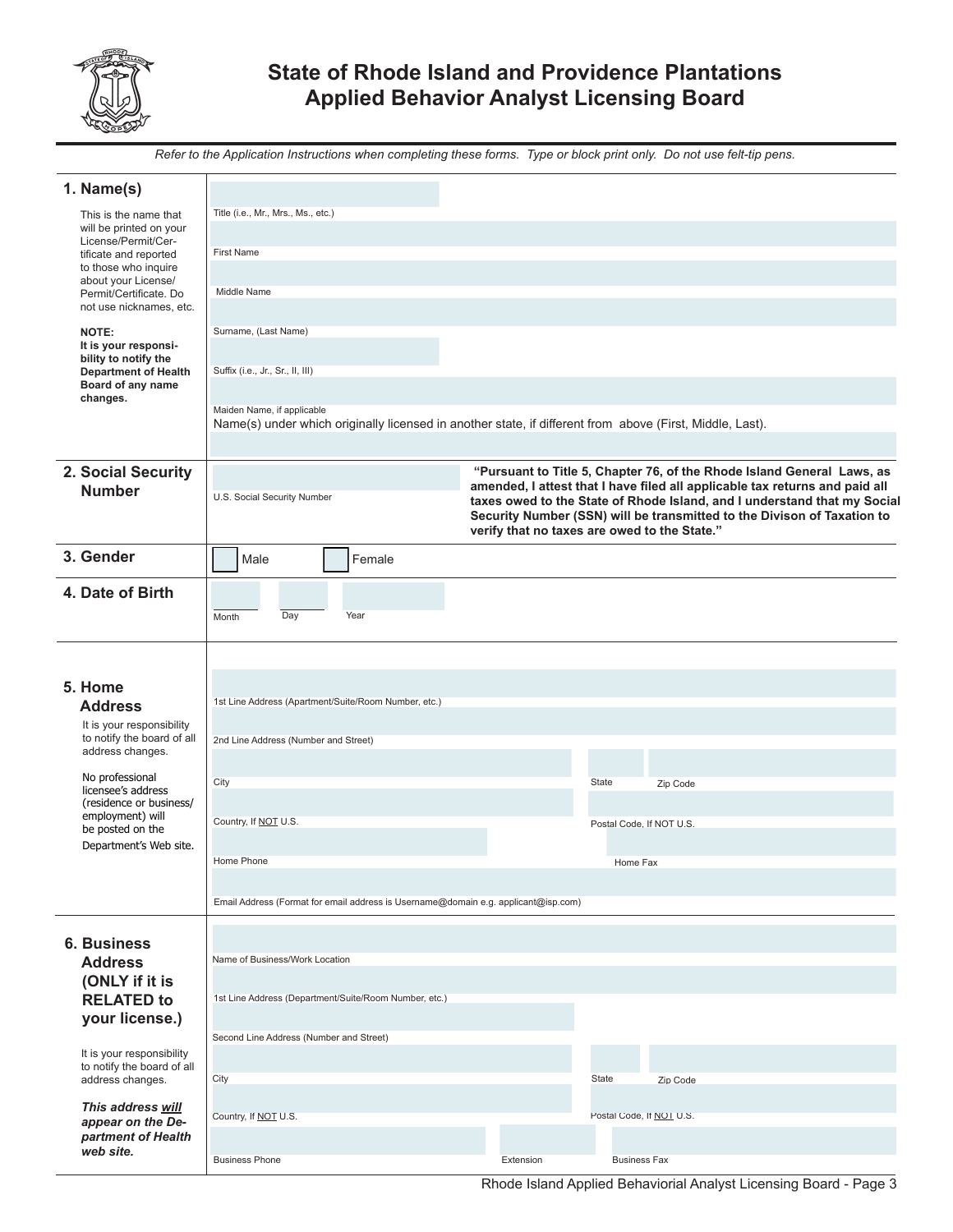| 7. Preferred<br><b>Mailing</b><br><b>Address</b><br>Please check ONE                                                                                                                                                                                   | Please use my Home Address as my preferred mailing address<br>Please use my Business Address as my preferred mailing address<br>NOTE: The preferred mailing address that you indicate is the address that will be released for all requests for that<br>information.                                                                                     |                                                                                                                                                                                                                             |  |  |
|--------------------------------------------------------------------------------------------------------------------------------------------------------------------------------------------------------------------------------------------------------|----------------------------------------------------------------------------------------------------------------------------------------------------------------------------------------------------------------------------------------------------------------------------------------------------------------------------------------------------------|-----------------------------------------------------------------------------------------------------------------------------------------------------------------------------------------------------------------------------|--|--|
| 8. Qualifying<br><b>Education</b><br>Please list the name<br>and information about<br>the school that you<br>attended that<br>qualifies you for<br>this license.                                                                                       | Type of School (University, College, Technical School, etc.)<br>Name of School<br>Degree Received:<br>Date Graduated<br>Month<br>Year                                                                                                                                                                                                                    |                                                                                                                                                                                                                             |  |  |
| 9. Other State<br>License(s)<br>Please answer the<br>question and list<br>state(s), if applicable                                                                                                                                                      | No<br>Have you ever held, or do you currently hold, a license in another state?<br>Yes<br>If the answer to this question is "yes", enter all other state licenses in Question 10 (below):                                                                                                                                                                |                                                                                                                                                                                                                             |  |  |
| 10. Licensure<br>List all states or<br>countries in which<br>you are now, or ever<br>have been licensed<br>to practice your<br>profession*.                                                                                                            | State/Country:<br>State/Country:<br>Active<br>Inactive<br>Active<br>Inactive<br>Active<br>Inactive<br>Active<br>  Inactive<br>Active<br>Inactive<br>Active<br>Inactive<br><b>Active</b><br><b>O</b> Inactive<br>Active<br>$\Box$ Inactive<br>Active<br>Inactive<br>(*You must also request a License Verification from all states that are listed above) | Active<br>Inactive<br>Active<br>Inactive<br>Active<br>  Inactive<br>Active<br>Inactive<br>Active<br>Inactive<br>Active<br>Inactive<br><b>Active</b><br><b>O</b> Inactive<br>Active<br>$\Box$ Inactive<br>Active<br>Inactive |  |  |
| 11. Criminal<br><b>Convictions</b><br>Respond to the<br>question at the top<br>of the section, then<br>list any criminal<br>conviction(s) in the<br>space provided.<br>If necessary, you<br>may continue on a<br>separate 81/2 x 11<br>sheet of paper. | Have you ever been convicted of a violation, plead Nolo Contendere, or<br>Yes<br>entered a plea bargain to any federal, state or local statute, regulation, or<br>ordinance or are any formal charges pending?<br>Abbreviation of State and Conviction <sup>1</sup> (e.g. CA - Illegal Possession of a Controlled Substance):<br>Month<br>Year           |                                                                                                                                                                                                                             |  |  |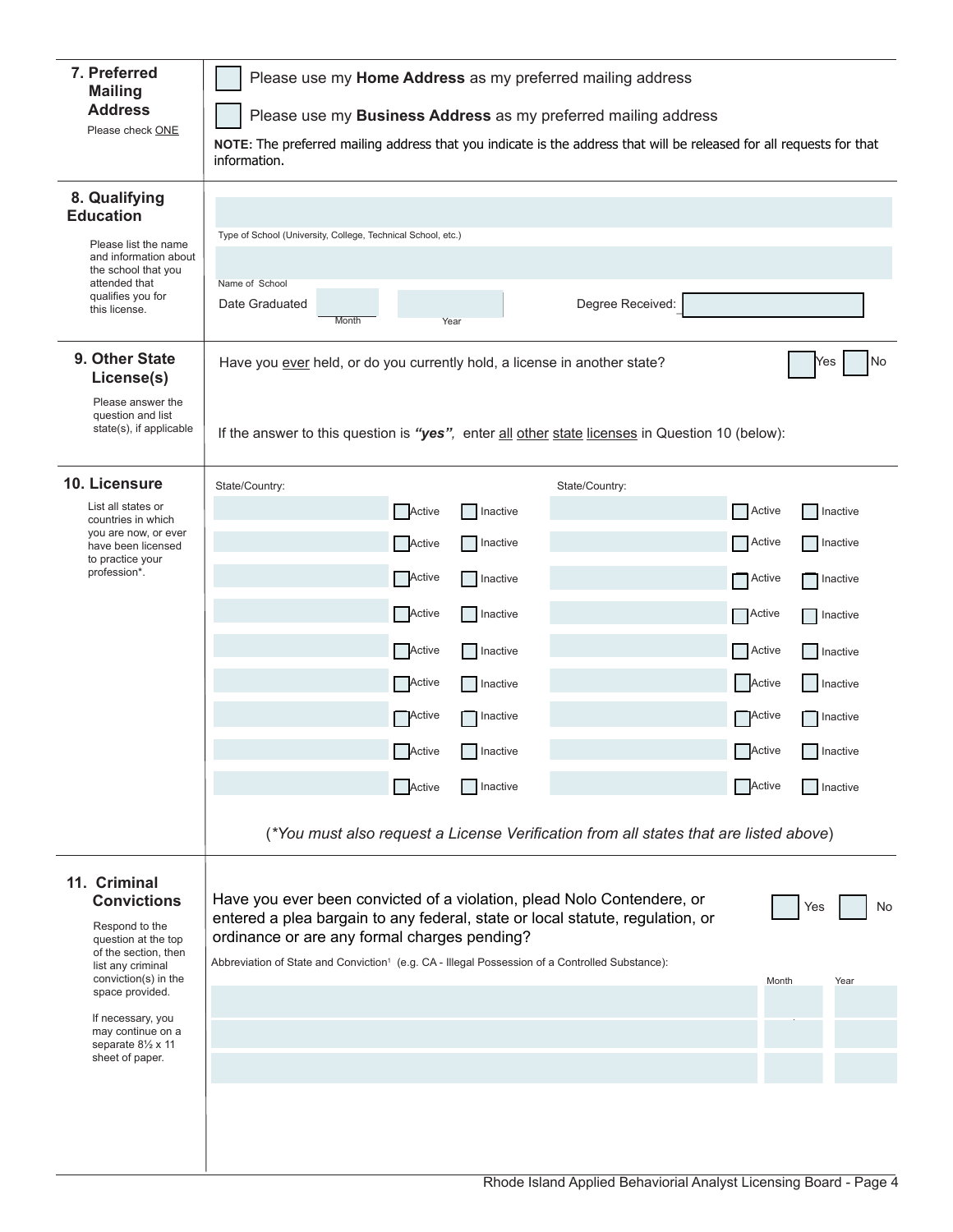| 12. Disciplinary<br><b>Questions</b><br>Check either Yes                                                                     | Has any Health Professional license, certificate, registration, or permit you<br>1.<br>No<br>Yes<br>hold or have held, been disciplined or are any formal charges pending?                                                                                                                                                                                                                                                                                                                                                |
|------------------------------------------------------------------------------------------------------------------------------|---------------------------------------------------------------------------------------------------------------------------------------------------------------------------------------------------------------------------------------------------------------------------------------------------------------------------------------------------------------------------------------------------------------------------------------------------------------------------------------------------------------------------|
| or No for each<br>question.                                                                                                  | Have you ever been denied a license, certificate, registration or permit in<br>2.<br>No<br>Yes<br>any state?                                                                                                                                                                                                                                                                                                                                                                                                              |
|                                                                                                                              | Note: If you answer "Yes" to any question, you are required to furnish complete details, including date, place, reason and<br>disposition of the matter. You may use the space below or, if needed, on a separate sheet of paper.                                                                                                                                                                                                                                                                                         |
| 13. Affidavit of<br><b>Applicant</b>                                                                                         | Ι,<br>being first duly sworn, depose and say that I am the person<br>referred to in the foregoing application and supporting documents.                                                                                                                                                                                                                                                                                                                                                                                   |
| Complete this section<br>and sign.<br>Make sure that you<br>have completed all<br>components accu-<br>rately and completely. | I have read carefully the questions in the foregoing application and have answered them completely, without<br>reservations of any kind, and I declare under penalty of perjury that my answers and all statements made by<br>me herein are true and correct. Should I furnish any false information in this application, I hereby agree that<br>such act shall constitute cause for denial, suspension or revocation of my license to practice as an Applied<br>Behavior Analyst/Assistant in the State of Rhode Island. |
|                                                                                                                              | I understand that this is a continuing application and that I have an affirmative duty to inform the Rhode Island<br>Applied Behavior Analyst Licensing Board of any change in the answers to these questions after this applica-<br>tion and this affidavit is signed.                                                                                                                                                                                                                                                   |
|                                                                                                                              | Signature of Applicant<br>Date of Signature (MM/DD/YY)                                                                                                                                                                                                                                                                                                                                                                                                                                                                    |
|                                                                                                                              |                                                                                                                                                                                                                                                                                                                                                                                                                                                                                                                           |
|                                                                                                                              |                                                                                                                                                                                                                                                                                                                                                                                                                                                                                                                           |
|                                                                                                                              |                                                                                                                                                                                                                                                                                                                                                                                                                                                                                                                           |
|                                                                                                                              |                                                                                                                                                                                                                                                                                                                                                                                                                                                                                                                           |
|                                                                                                                              |                                                                                                                                                                                                                                                                                                                                                                                                                                                                                                                           |
|                                                                                                                              |                                                                                                                                                                                                                                                                                                                                                                                                                                                                                                                           |
|                                                                                                                              |                                                                                                                                                                                                                                                                                                                                                                                                                                                                                                                           |
|                                                                                                                              |                                                                                                                                                                                                                                                                                                                                                                                                                                                                                                                           |
|                                                                                                                              |                                                                                                                                                                                                                                                                                                                                                                                                                                                                                                                           |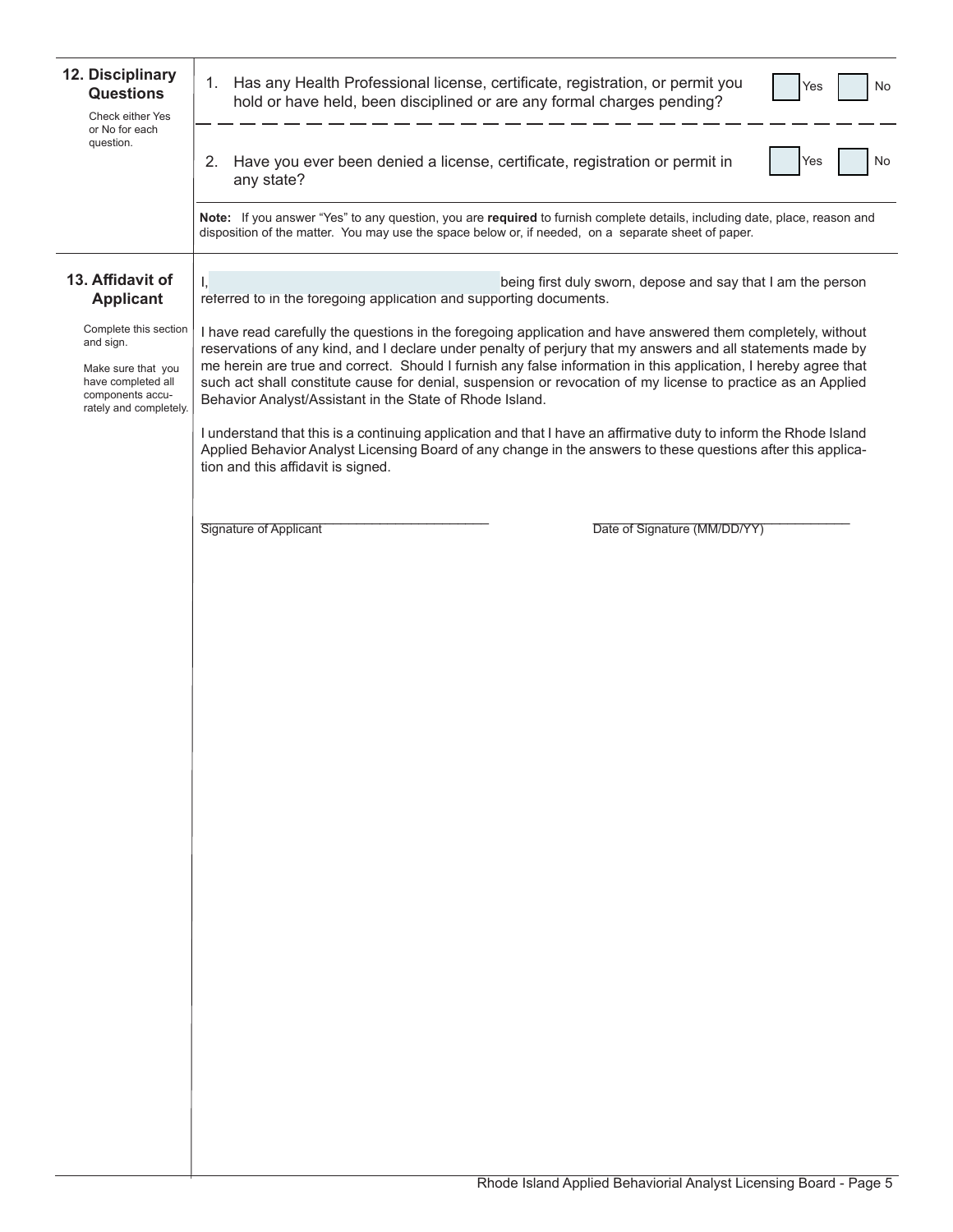*Substitute forms are not acceptable, One (1) form is required for each state in which you hold, or have held a license. Copy this form as needed.*

Social Security Number Date of Birth



**Rhode Island Applied Behavior Analyst Licensing Board**

*Room 104, 3 Capitol Hill Providence, RI 02908-5097 (401) 222-2828*

#### **INTERSTATE VERIFICATION FORM - OTHER STATE LICENSE(S) (One form for each state)**

I am applying for a license to practice as an Applied Behavior Analyst in the State of Rhode Island. The Rhode Island Applied Behavior Analyst Licensing Board requires that the following form be completed by the jurisdiction(s) in which I hold or have held a license. This constitutes authority for you to release all information in your files, favorable or otherwise, directly to the Rhode Island Applied Behavior Analyst Licensing Board at he above address.

Print/Type Full Name

Signature Date

19

Previous Names Used

License Number Date Issued

| THIS SECTION TO BE COMPLETED BY THE LICENSING AUTHORITY                                                                                                                      |                                                                                                                                     |                                        |  |  |
|------------------------------------------------------------------------------------------------------------------------------------------------------------------------------|-------------------------------------------------------------------------------------------------------------------------------------|----------------------------------------|--|--|
|                                                                                                                                                                              | Directions for State Board: Please complete and return this form to the address above Please verify requirements met in your state: |                                        |  |  |
| Applicant is BACB Certified? □ Yes □ No<br>License Status:<br>Active   Inactive   Lapsed                                                                                     | Original Date Issued:                                                                                                               | <b>Expiration Date:</b>                |  |  |
| Questions:                                                                                                                                                                   |                                                                                                                                     |                                        |  |  |
| 1. Has this licensee ever been investigated by your Board?                                                                                                                   |                                                                                                                                     | Yes<br>No                              |  |  |
| 2. Has this licensee incurred any disciplinary proceedings in your state, or is any action pending?                                                                          | Yes<br>No<br>П                                                                                                                      |                                        |  |  |
| 3. Has the applicant's license ever been denied, surrendered, reprimanded, suspended, revoked or placed<br>on probation?                                                     | Yes<br>No<br>П                                                                                                                      |                                        |  |  |
| 4. Do you know of any information that may discredit this person?                                                                                                            |                                                                                                                                     | Yes<br>No<br>$\perp$                   |  |  |
| If you answer "Yes" to questions 1-4, please provide a written explanation below, and attach a copy of all supporting documentation (e.g., Board order,<br>complaint, etc.). |                                                                                                                                     |                                        |  |  |
|                                                                                                                                                                              |                                                                                                                                     |                                        |  |  |
|                                                                                                                                                                              |                                                                                                                                     |                                        |  |  |
|                                                                                                                                                                              |                                                                                                                                     |                                        |  |  |
|                                                                                                                                                                              |                                                                                                                                     |                                        |  |  |
| <b>Certification:</b>                                                                                                                                                        |                                                                                                                                     |                                        |  |  |
|                                                                                                                                                                              |                                                                                                                                     |                                        |  |  |
| Signature                                                                                                                                                                    | Date                                                                                                                                |                                        |  |  |
| Type or Print Name                                                                                                                                                           |                                                                                                                                     | Please Affix<br><b>Board Seal Here</b> |  |  |
| Title                                                                                                                                                                        |                                                                                                                                     |                                        |  |  |
| Full Name and State of Licensing Board                                                                                                                                       |                                                                                                                                     |                                        |  |  |
| Please return directly to the Board at the above address. Thank you for your prompt cooperation.                                                                             |                                                                                                                                     |                                        |  |  |